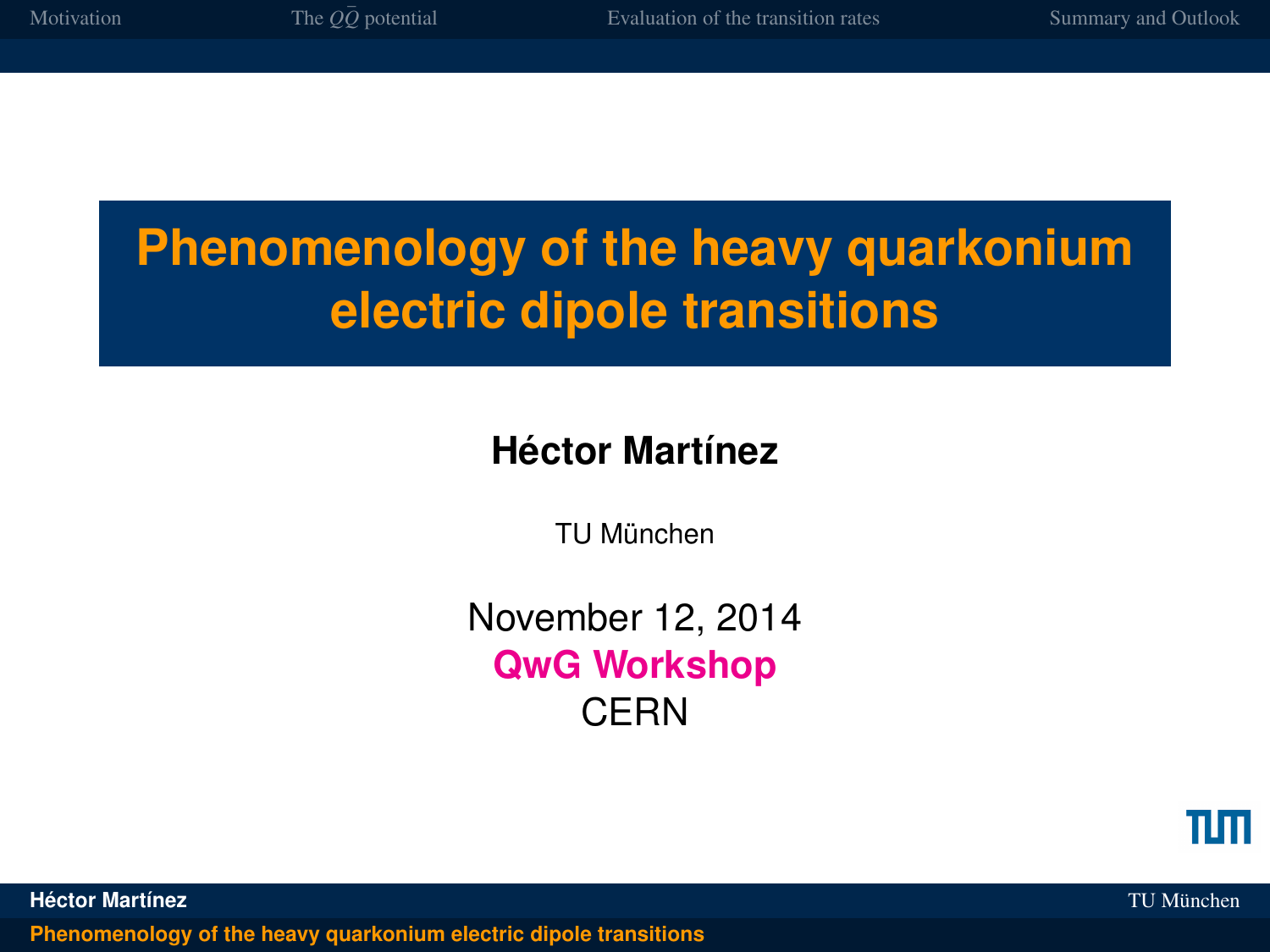#### **Outline**



- 2 The  $Q\bar{Q}$  [potential](#page-7-0)
- 3 [Evaluation of the transition rates](#page-17-0)
- 4 [Summary and Outlook](#page-22-0)



**Héctor Martínez** TU München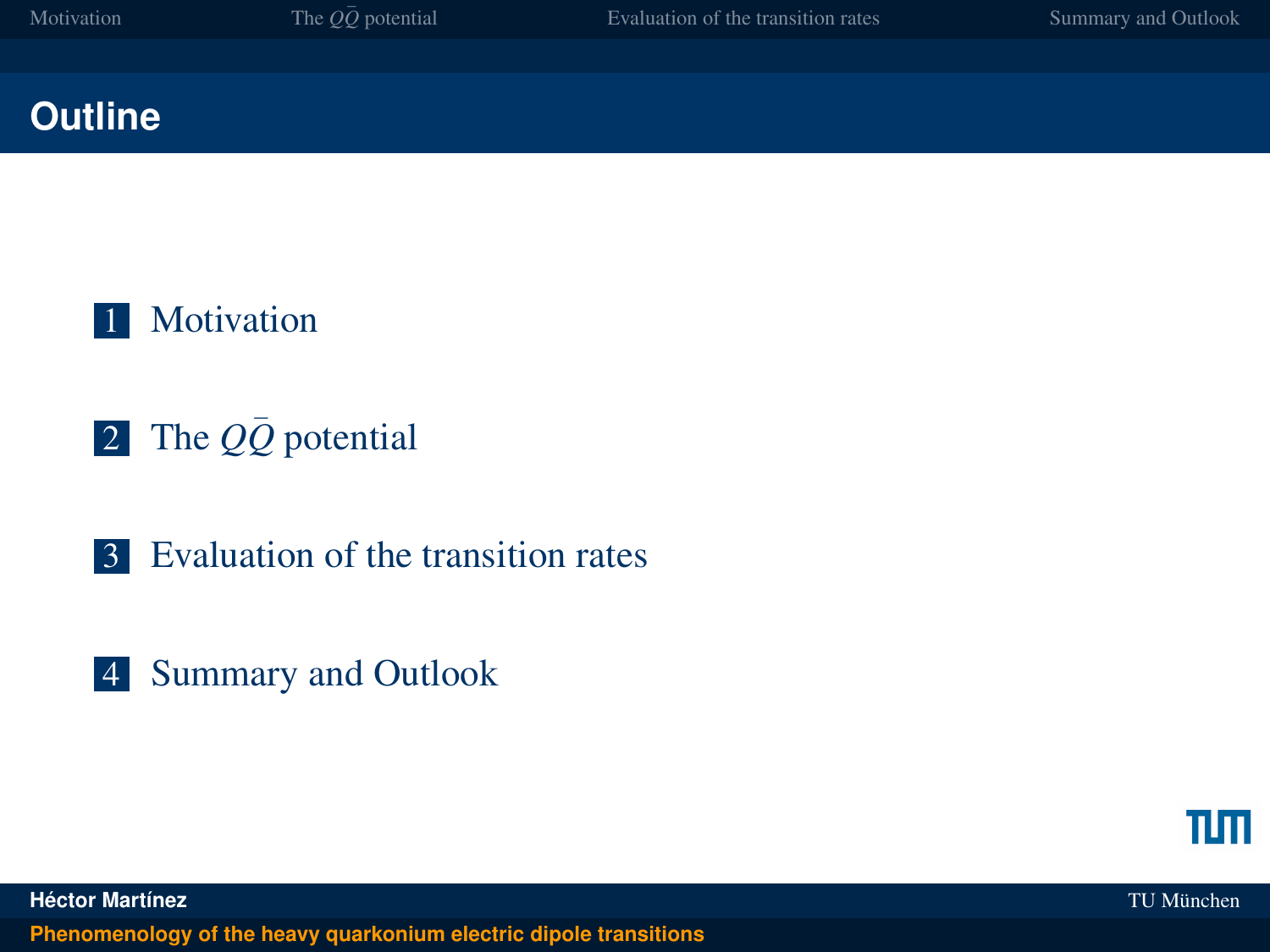## **Motivation**



**Héctor Martínez** TU München **[Phenomenology of the heavy quarkonium electric dipole transitions](#page-0-0)**

<span id="page-2-0"></span>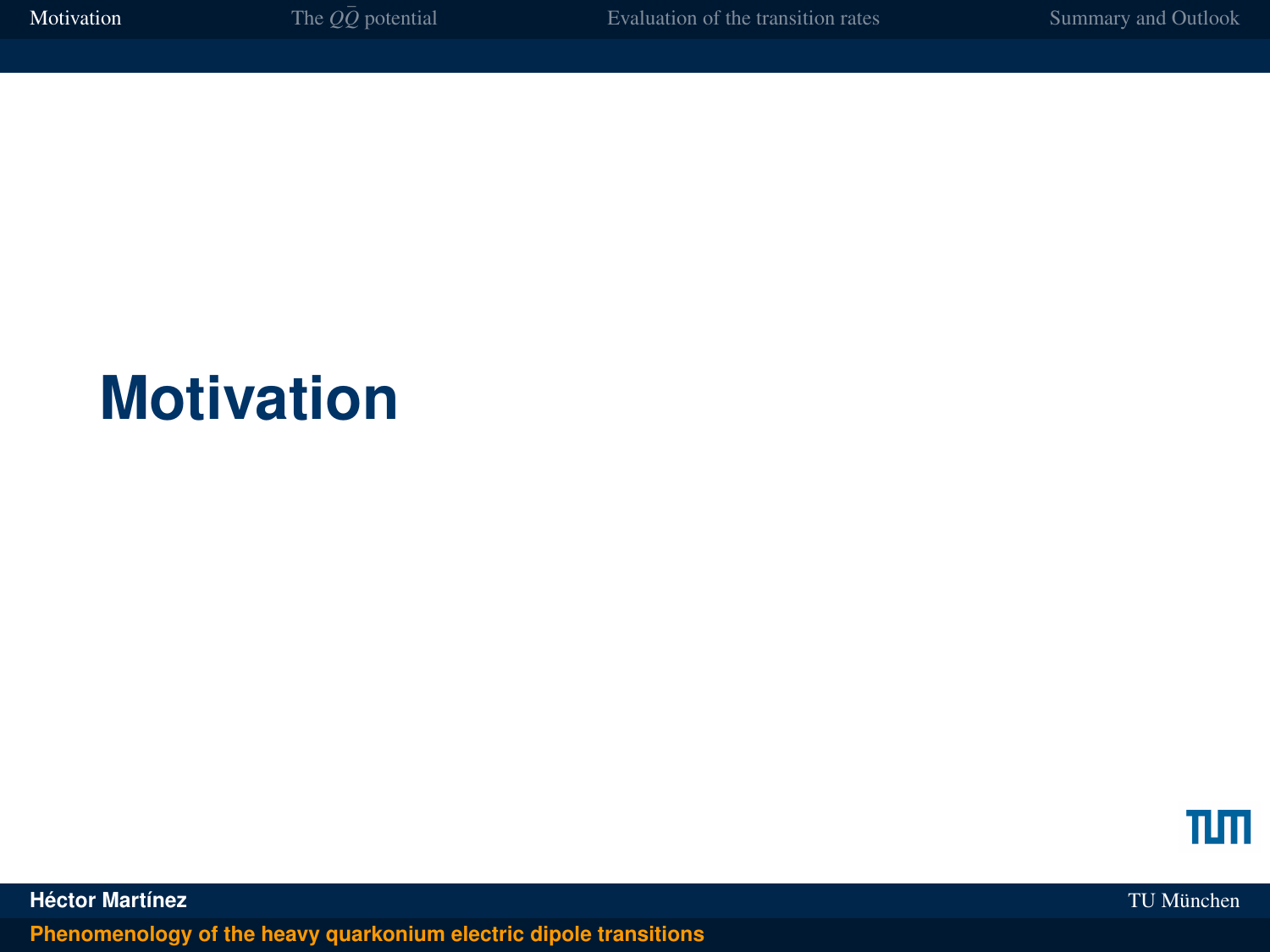#### **Electric dipole transitions (E1) of heavy quarkonium:**

- $|\Delta L| = 1$
- $|\Delta S| = 0$
- Example transition:  $1^3P_J \rightarrow 1^3S_1\gamma$ :
	- **in charmonium:**  $\chi_c \to J/\psi \gamma$
	- **igm** in bottomonium:  $\chi_b \to \Upsilon \gamma$
	- Experimental results available:
		- $h_c \rightarrow \eta_c \gamma$  first measured at BESIII in 2010
		- *h*<sub>b</sub>  $\rightarrow$   $\eta$ <sub>b</sub> $\gamma$  first measured in 2011 at BaBar and BELLE
		- First measurement of the EM branching ratios of the  $\chi_b$  states by CLEO and BaBar in 2011

Branching fraction of E1 transition significant for some states (from PDG):

- $\blacksquare$   $\mathcal{BR}(\chi_{b1}(1P) \to \Upsilon(1S)\gamma) \approx 34 \pm 2\%,$
- $\mathbb{B} \mathcal{R}(h_b(1) \to \eta_b(1) \gamma) \approx 49 \pm 8\%$





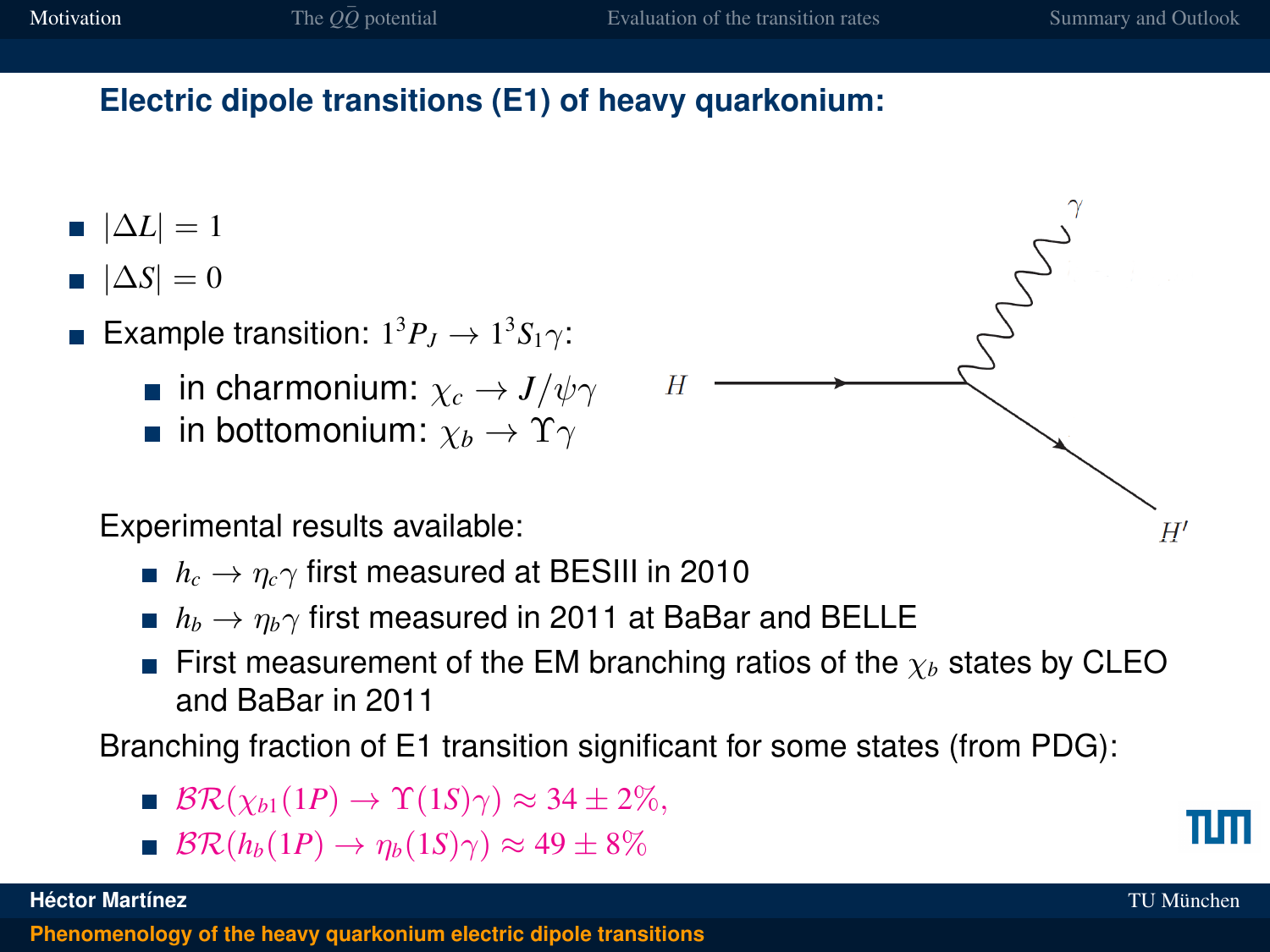The formula for the E1 transition rates including NLO relativistic corrections has the following structure

$$
\Gamma_{H\to H'}^{\text{EI}} = \Gamma_{H\to H'}^{(0)} (1 + R_{H\to H'} + \delta \Gamma_{H\to H'})
$$

**Brambilla, Pietrulewicz and Vairo**, *PRD 85, 094005 (2012)*

where the  $R_{H\rightarrow H'}+\delta\Gamma_{H\rightarrow H'}$  are  $v^2$  suppressed. For instance, in the case of the  $n^3P_J \rightarrow n'^3S_1\gamma$  the terms in this formula read:

$$
\Gamma_{n^3P_J \to n'^3S_1}^{(0)} = \frac{4}{9} \alpha_{em} e_Q^2 k_\gamma^3 I_3^2,
$$
\n
$$
\delta \Gamma_{n^3P_J \to n'^3S_1} = -\frac{k_\gamma^2}{60} \frac{I_5}{I_3} - \frac{k_\gamma}{6m} + \left(\frac{J(J+1)}{2} - 2\right) \left(\frac{1}{m^2} \frac{I_2^{(')} + 2I_1}{I_3} - \frac{k_\gamma}{2m}\right),
$$

 $k_{\gamma}$  is the energy of the emitted photon.  $R_{H\rightarrow H}$  accounts for the relativistic corrections to the quarkonium wavefunction, it has the general structure

$$
R_{H\to H'} = \frac{1}{A_{H\to H'}^{(0)}} \left( - {}^{(0)}\langle H'\gamma| \int d^3R \mathcal{L}_{E_1}^{(0)}|H\rangle^{(1)} - {}^{(1)}\langle H'\gamma| \int d^3R \mathcal{L}_{E_1}^{(0)}|H\rangle^{(0)} + \ldots \right)
$$

**Héctor Martínez** TU München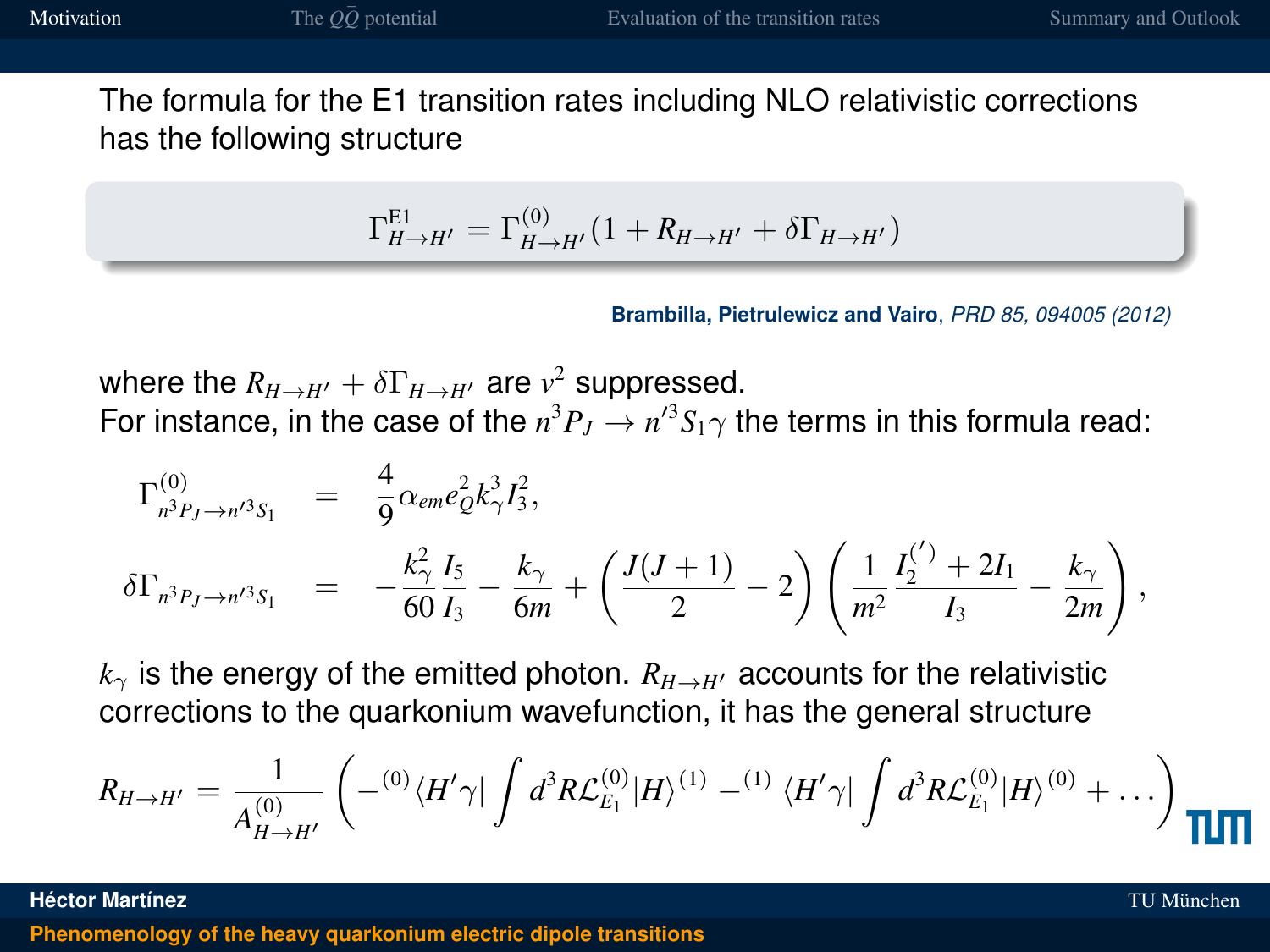where

$$
I_N^{(k)} = \int_0^\infty dr r^N R_{n'0}(r) \frac{d^k}{dr^k} R_{n1}(r),
$$
  

$$
\left(-\frac{\nabla_r^2}{m} + V^{(0)}\right) \phi_H^{(0)} = E_H^{(0)} \phi_H^{(0)},
$$

with the quarkonium wavefunctions given by

$$
|H(P)\rangle^{(0)} = \int d^3R \int d^3r \, e^{iP \cdot R} \text{Tr} \left\{ \phi_H^{(0)} S^\dagger(r, R) |US \rangle \right\},
$$
  

$$
|H(P)\rangle^{(1)} = \sum_{H' \neq H} {}^{(0)} \langle H'(P)| \int d^3R \int d^3r \text{Tr} \{ S^\dagger \delta h S \} |H(P)\rangle^{(0)} \frac{|H'(P)\rangle^{(0)}}{E_{H'}^{(0)} - E_H^{(0)}}.
$$

δ*h* accounts for the relativistic corrections to the quark-antiquark potential

$$
\delta h = -\frac{p^4}{4m^3} + \delta V.
$$

TUTI

**Héctor Martínez** TU München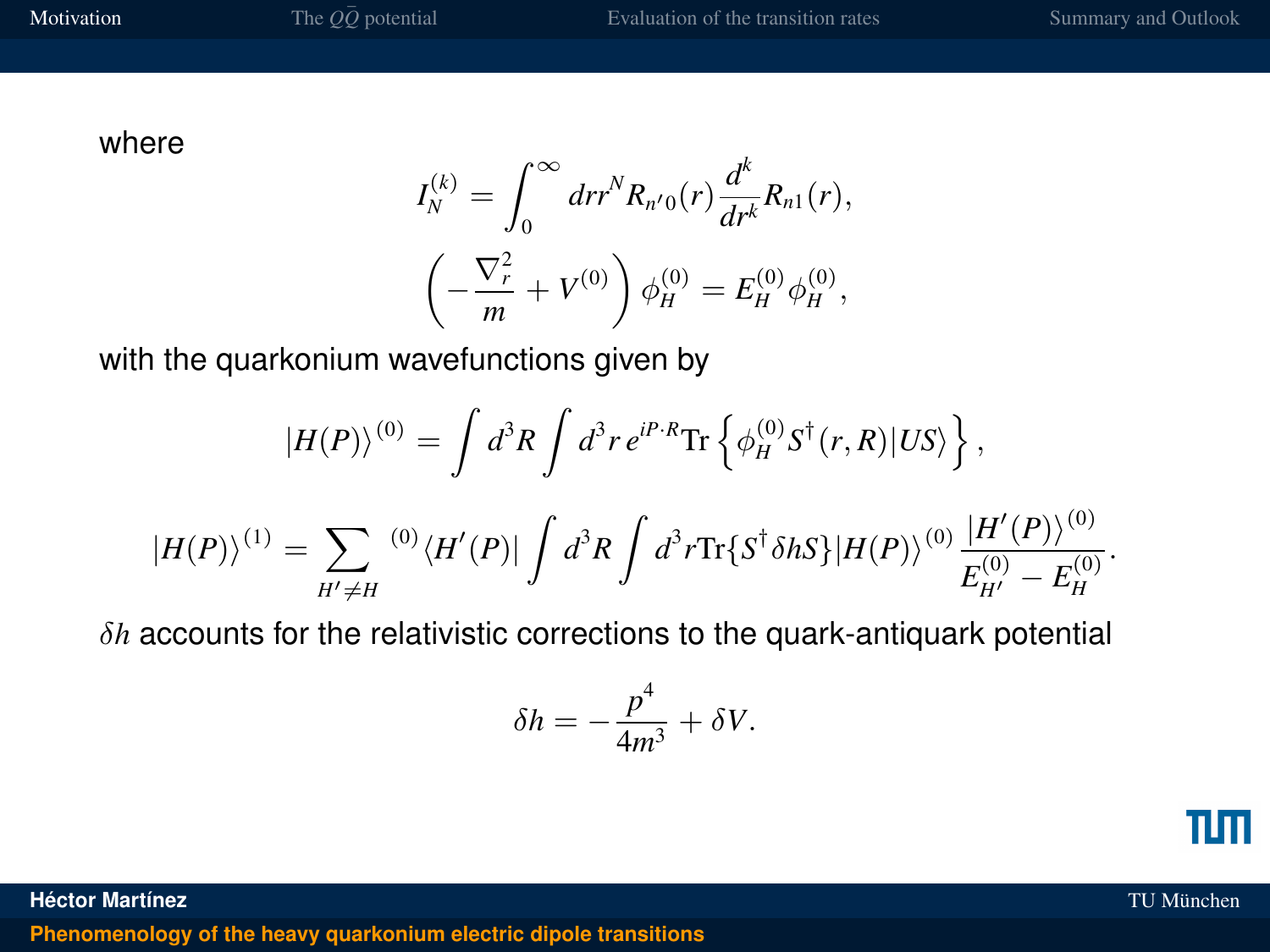In order to evaluate the formula of the rates we need to include the relativistic corrections to the potential  $\delta V \sim {\cal O}(1/m^2)$ 

- To evaluate transitions between lower quarkonium states (weakly-coupled) we can use the perturbative expressions for these corrections.
- For transitions that involve higher states (strongly-coupled) we need to include non-perturbative terms in the potential.

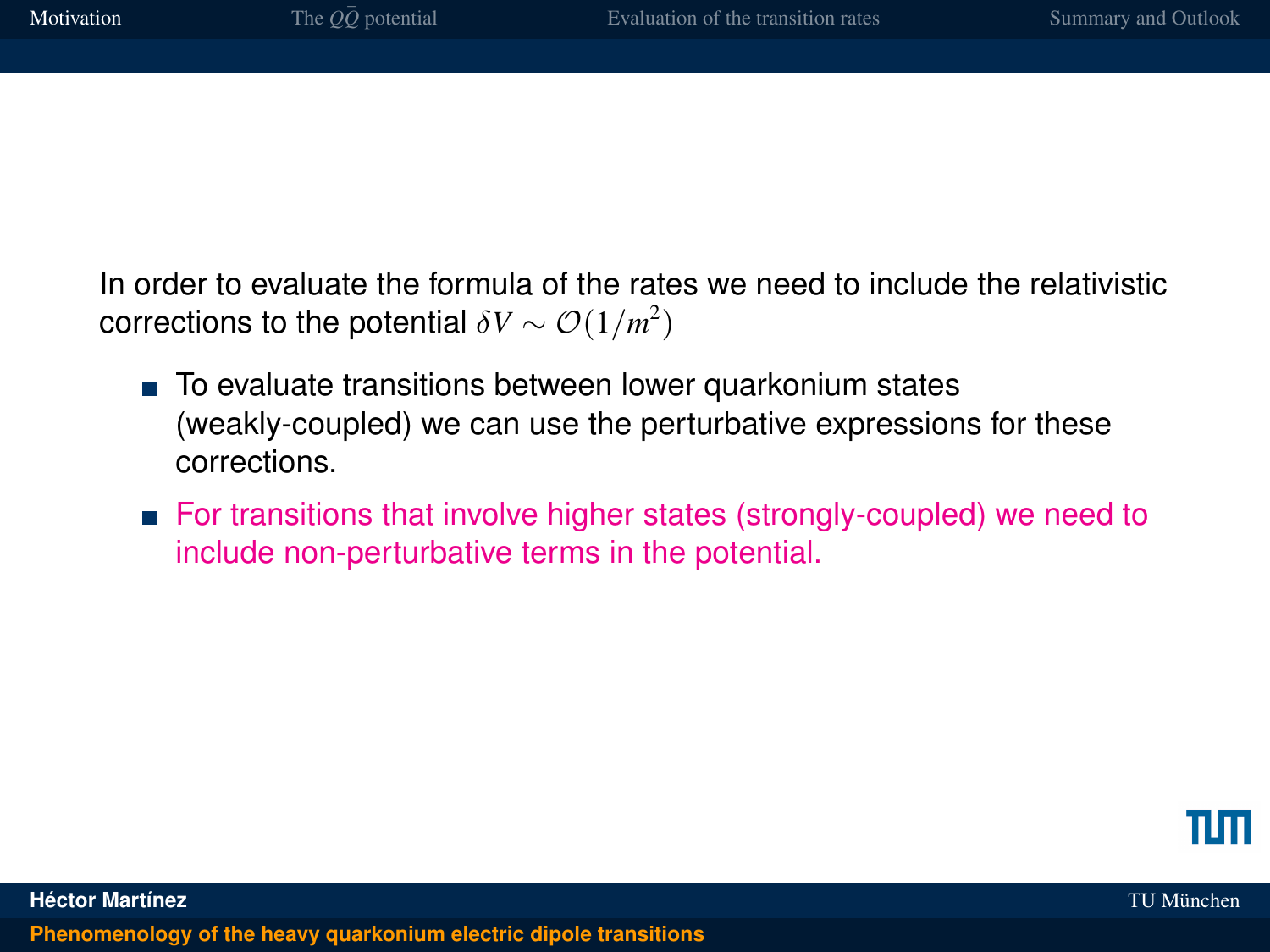# **The** *QQ*¯ **potential**

<span id="page-7-0"></span>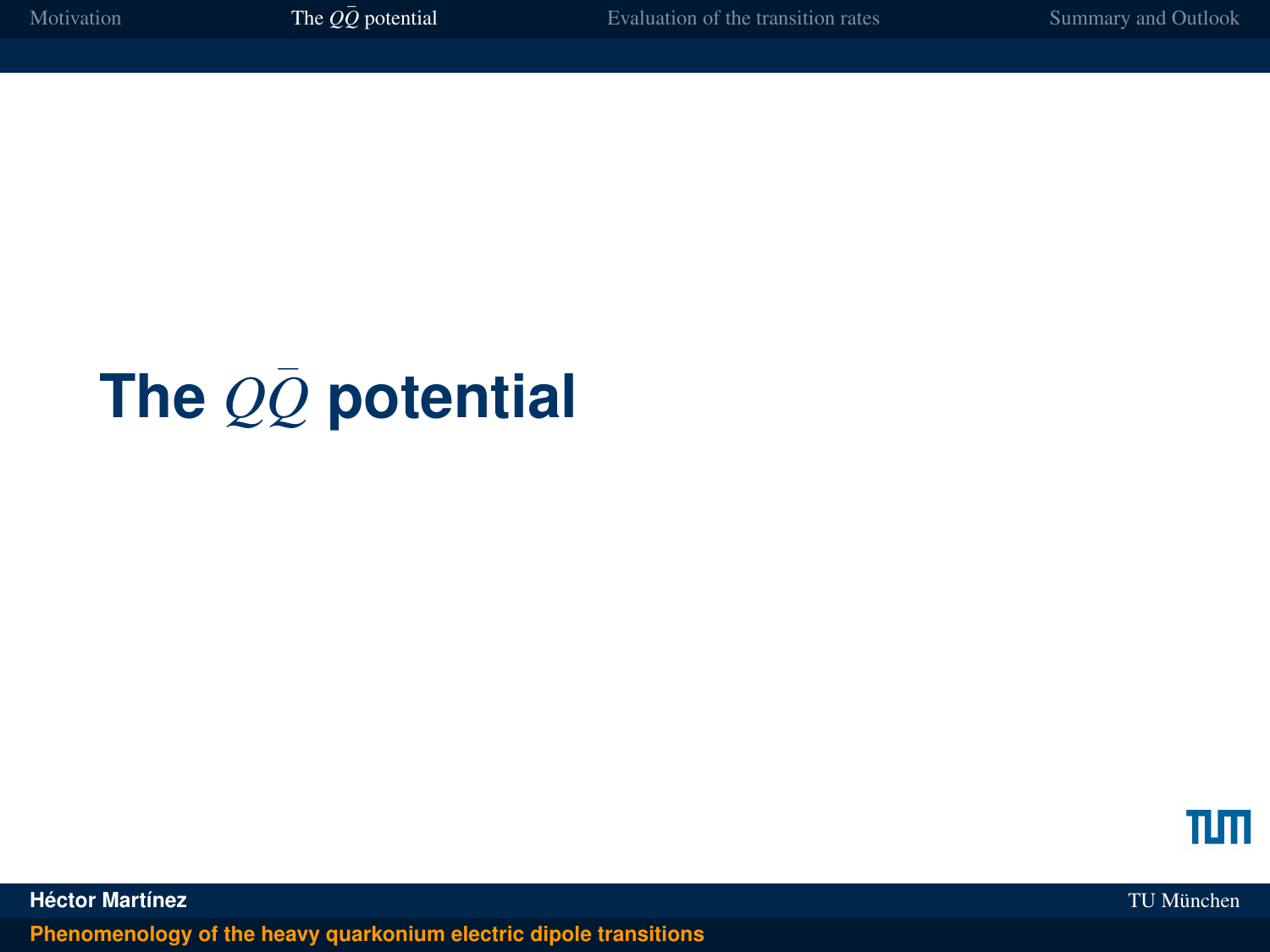In the equal mass case the relativistic corrections to the quark-antiquark potential can be organized in powers of 1/*m*:

$$
V = V^{(0)} + \frac{V^{(1)}}{m} + \frac{V^{(2)}}{m^2} + \cdots
$$

where

$$
V^{(2)} = V_{SD}^{(2)} + V_{SI}^{(2)},
$$
  
\n
$$
V_{SI}^{(2)} = \frac{1}{2} \left\{ \mathbf{p}^2, V_{p^2}^{(2)}(r) \right\} + \frac{V_{L^2}^{(2)}(r)}{r^2} \mathbf{L}^2 + V_r^{(2)}(r),
$$
  
\n
$$
V_{SD}^{(2)} = V_{LS}^{(2)}(r) \mathbf{L} \cdot \mathbf{S} + V_{S^2}^{(2)}(r) \left( \frac{\mathbf{S}^2}{2} - \frac{3}{4} \right) + V_{S_{12}}^{(2)}(r) \mathbf{S}_{12},
$$

The potentials  $V_{\hat{O}}^{(i)}$  were obtained in terms of operator insertions in the expectation value of the rectangular Wilson loop. For instance for the  $1/m$ correction we have

$$
V^{(1)}(r)=-\lim_{T\to\infty}\int_0^T dt\,t\,\langle\!\langle g\mathbf{E}_1(t)\cdot g\mathbf{E}_1(0)\rangle\!\rangle_c,
$$

**Héctor Martínez** TU München

TIM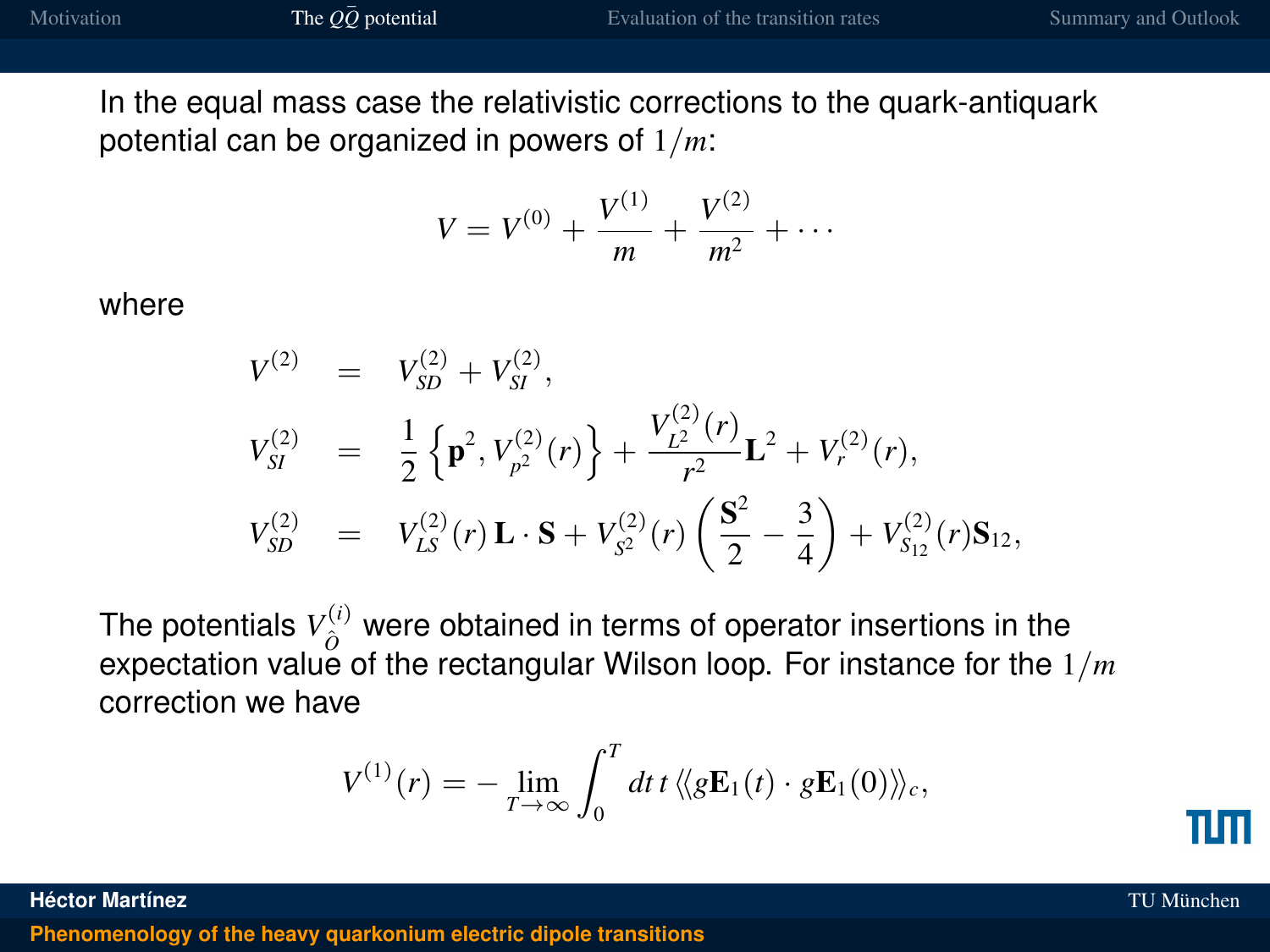where  $\langle \langle \ldots \rangle \rangle \equiv \langle \ldots \langle W_{\square} \rangle / \langle W_{\square} \rangle$  and

$$
\langle\!\langle O_1(t_1) O_2(t_2)\rangle\!\rangle_c = \langle\!\langle O_1(t_1) O_2(t_2)\rangle\!\rangle - \langle\!\langle O_1(t_1)\rangle\!\rangle \langle\!\langle O_2(t_2)\rangle\!\rangle
$$

**Brambilla, Pineda, Soto and Vairo**, *PRD 63, 014023 (2001)*

The other potentials follow the same way

**Pineda and Vairo**, *PRD 63, 054007 (2001)*

- In the short-distance regime,  $r\Lambda_{QCD} \ll 1$ , these correlators can be computed in perturbation theory.
- **■** In the long-distance regime,  $r\Lambda_{QCD}$  ~ 1, these correlators should be computed in Lattice QCD.

Not all these correlators have been calculated in the Lattice. To evaluate the rates we take the intermediate approach of computing the correlators in the **effective string theory (EST)**:

The static quark-antiquark potential is given by

$$
V^{(0)}(r) = \lim_{T, T_W \to \infty} \frac{i}{T} \ln \langle W_{\square} \rangle
$$

**Héctor Martínez** TU München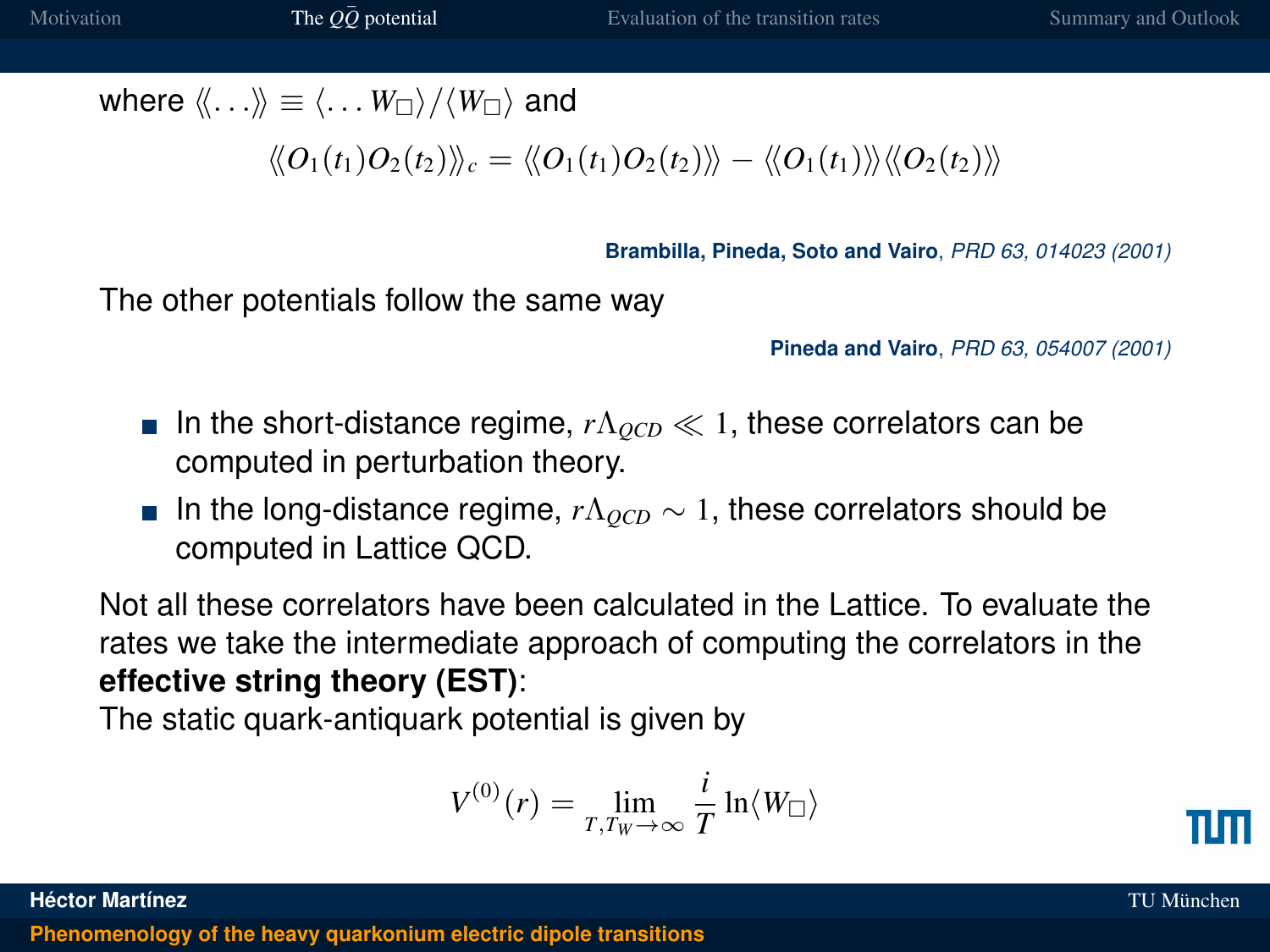where

$$
W_{\square} \equiv {\rm P} \exp \left\{ -ig \oint_{r \times T_W} dz^{\mu} A_{\mu}(z) \right\},\,
$$

is the rectangular Wilson loop. In the long distance limit this leads to a static potential with a linear, string-like, dependence in *r*:

$$
V^{(0)}=\sigma r
$$

where  $\sigma$  can be identified as the string tension. The EST states that at long distances (*r*Λ<sub>*OCD*</sub> >> 1)

$$
\lim_{T_W \to \infty} \langle 0 | W_{\Box}(T_W, r) | 0 \rangle = Z \int \mathcal{D} \xi^1 \mathcal{D} \xi^2 e^{i S_{string}(\xi^1, \xi^2)}
$$

where

$$
S_{string} = \int dt dz \mathcal{L}(\partial^{\mu}\xi^{l}) = -\sigma \int dt dz \left(1 - \frac{1}{2}\partial_{\mu}\xi^{l}\partial^{\mu}\xi^{l}\right),
$$

Since both are expected to be valid at long distances, one could expect to have a mapping relating the operator insertions in the Wilson loop and degrees of freedom of the EST.

1 M

**Héctor Martínez** TU München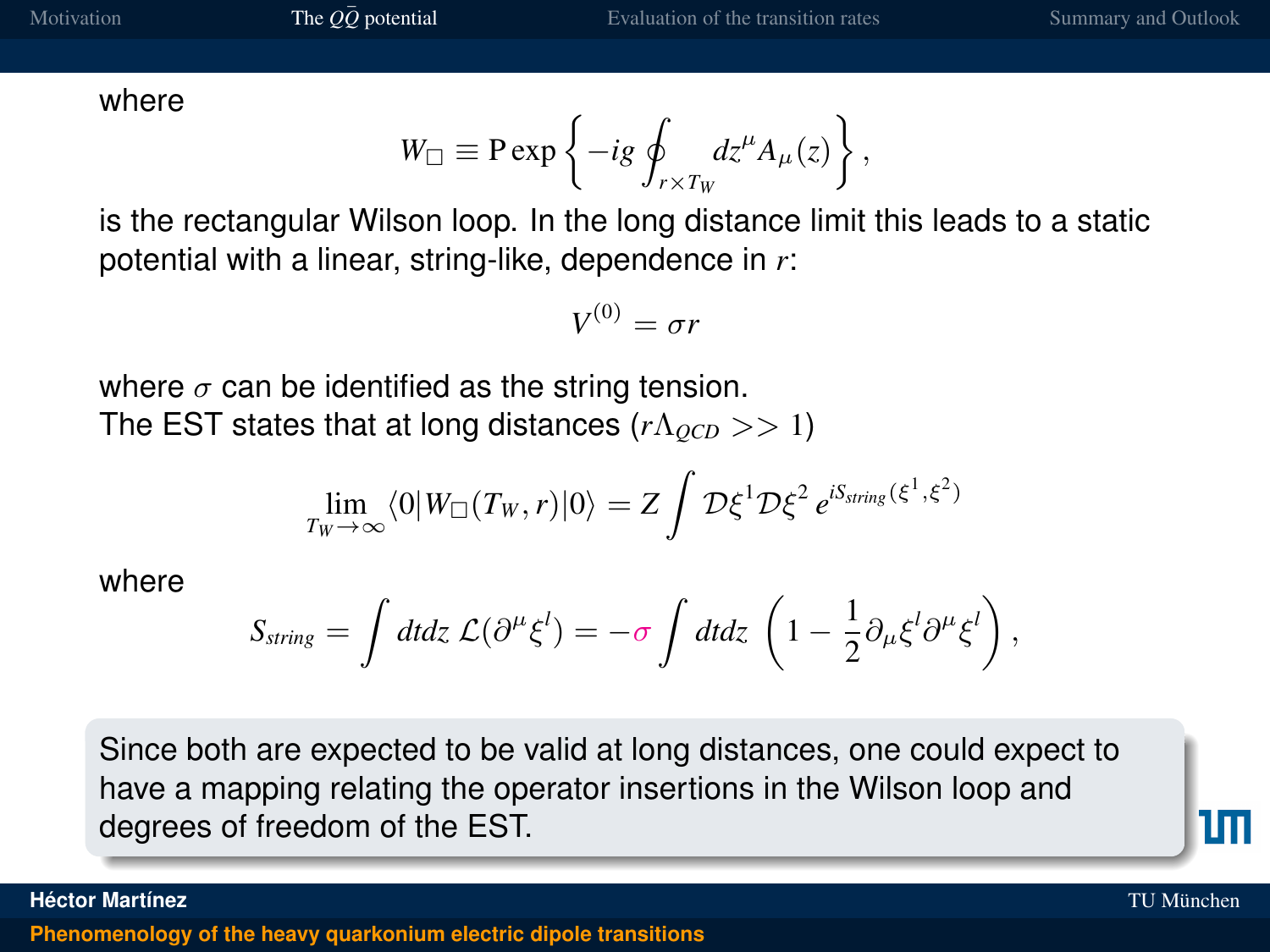Using symmetry considerations the following mapping between the transverse string coordinates and the operator insertions in the correlators appearing in the relativistic corrections to the quark-antiquark potential has been obtained (**Perez-Nadal and Soto,** *PRD79, 114002 (2009) &* **Kogut and Parisi** *PRL47, 1089 (1981))*



$$
\psi^{\dagger}(t)\mathbf{E}^{l}(t, \frac{\mathbf{r}}{2})\psi(t) \rightarrow \Lambda^{2}\partial_{\xi}\xi^{l}(t, \frac{r}{2})
$$
\n
$$
\chi^{\dagger}(t)\mathbf{E}^{l}(t, -\frac{\mathbf{r}}{2})\chi(t) \rightarrow -\Lambda^{2}\partial_{\xi}\xi^{l}(t, -\frac{r}{2})
$$
\n
$$
\psi^{\dagger}(t)\mathbf{B}^{l}(t, \frac{\mathbf{r}}{2})\psi(t) \rightarrow \Lambda^{\prime} \epsilon^{lm}\partial_{l}\partial_{\xi}\xi^{m}(t, \frac{r}{2})
$$
\n
$$
\chi^{\dagger}(t)\mathbf{B}^{l}(t, -\frac{\mathbf{r}}{2})\chi(t) \rightarrow \Lambda^{\prime} \epsilon^{lm}\partial_{t}\partial_{\xi}\xi^{l}(t, -\frac{r}{2})
$$
\n
$$
\psi^{\dagger}(t)\mathbf{E}^{3}(t, -\frac{\mathbf{r}}{2})\chi(t) \rightarrow \Lambda^{\prime\prime 2}
$$
\n
$$
\chi^{\dagger}(t)\mathbf{E}^{3}(t, -\frac{\mathbf{r}}{2})\chi(t) \rightarrow -\Lambda^{\prime\prime 2}
$$
\n
$$
\psi^{\dagger}(t)\mathbf{B}^{3}(t, -\frac{\mathbf{r}}{2})\chi(t) \rightarrow -\Lambda^{\prime\prime 2}
$$
\n
$$
\psi^{\dagger}(t)\mathbf{B}^{3}(t, \frac{\mathbf{r}}{2})\psi(t) \rightarrow \Lambda^{\prime\prime\prime} \epsilon^{lm}\partial_{l}\partial_{\xi}\xi^{l}(t, \frac{r}{2})\partial_{\xi}\xi^{m}(t, \frac{r}{2})
$$
\n
$$
\psi^{\dagger}(t)\mathbf{B}^{3}(t, -\frac{\mathbf{r}}{2})\psi(t) \rightarrow \Lambda^{\prime\prime\prime} \epsilon^{lm}\partial_{l}\partial_{\xi}\xi^{l}(t, -\frac{r}{2})\partial_{\xi}\xi^{m}(t, -\frac{r}{2}).
$$

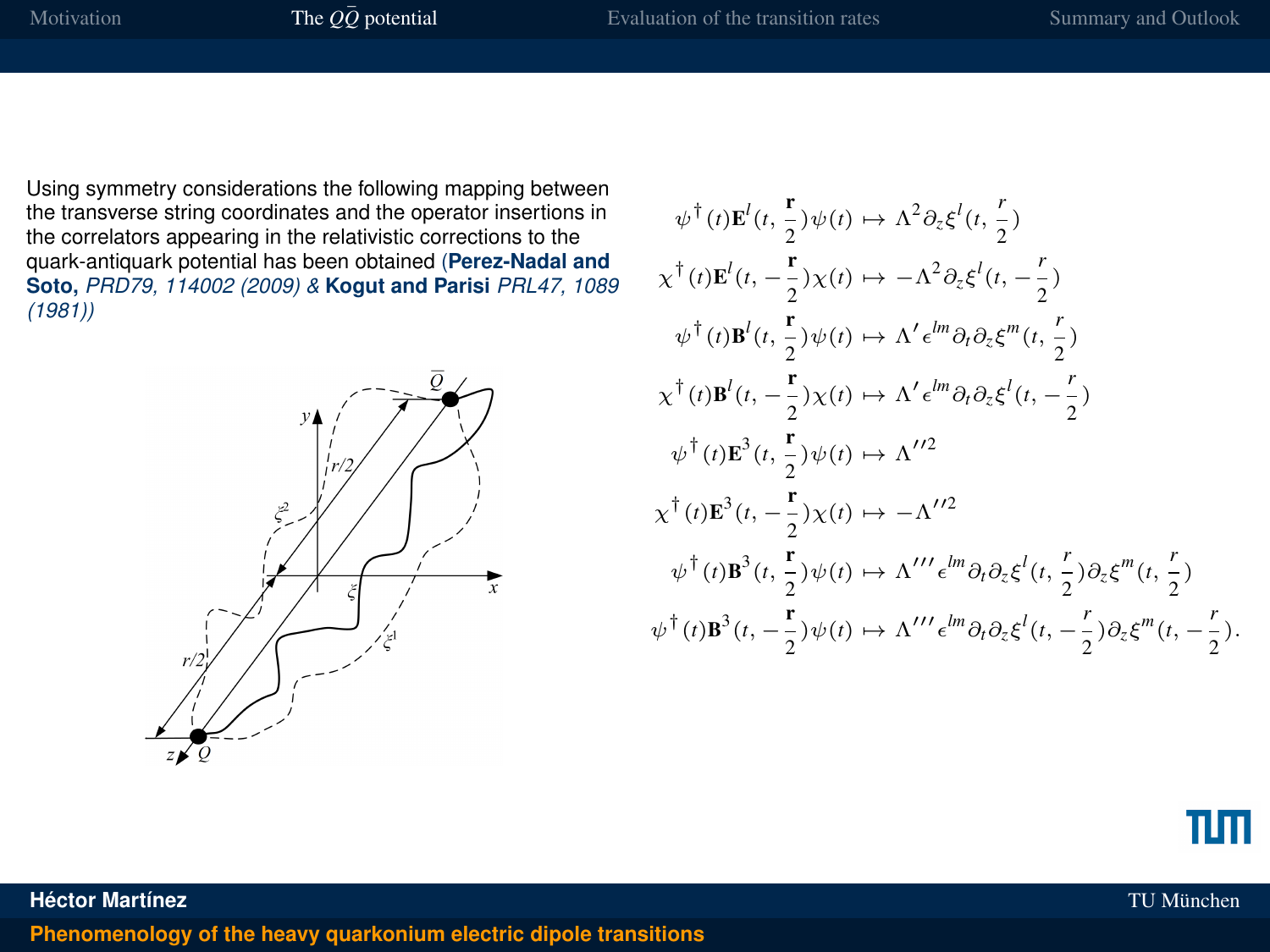Using this mapping for the 1/*m* correction to the potential we get

$$
\langle\langle E^{\prime}(t,\frac{\bm r}{2})E^m(0,\frac{\bm r}{2})\rangle\rangle_c\mapsto \Lambda^4\partial_z\partial_{z^{\prime}}\langle\xi^l(t,\bm r/2)\xi^m(0,\bm r/2)\rangle=\Lambda^4\partial_z\partial_{z^{\prime}}G_F^{lm}(t,\bm r/2;0,\bm r/2)
$$

where the mapping into the EST is expressed in terms of the two point correlator of the string degrees of freedom:

$$
G_F^{lm}(it,z;it',z') = \frac{\delta_{lm}}{4\pi\sigma} \ln\left(\frac{\cosh(\frac{\pi}{r}(t-t')) + \cos(\frac{\pi}{r}(z+z'))}{\cosh(\frac{\pi}{r}(t-t')) - \cos(\frac{\pi}{r}(z-z'))}\right)
$$

then the potential is given by

$$
V^{(1)}(r) \rightarrow -g^{2\Lambda^4} \lim_{\epsilon \to 0^+} \int_{\epsilon}^{\infty} dt \, t \, \partial_z \partial_{z'} G_F^{\mu}(t, r/2; 0, r/2)
$$
  
= 
$$
\frac{2g^2 \Lambda^4}{\sigma \pi} \lim_{\epsilon \to 0^+} \int_{\frac{\pi \epsilon}{2r}}^{\infty} dt \frac{t}{\sinh^2(t)}
$$

$$
V^{(1)} = \frac{2g^2\Lambda^4}{\sigma\pi} \ln(\sqrt{\sigma}r) + \text{Infinite constant}
$$

**Héctor Martínez** TU München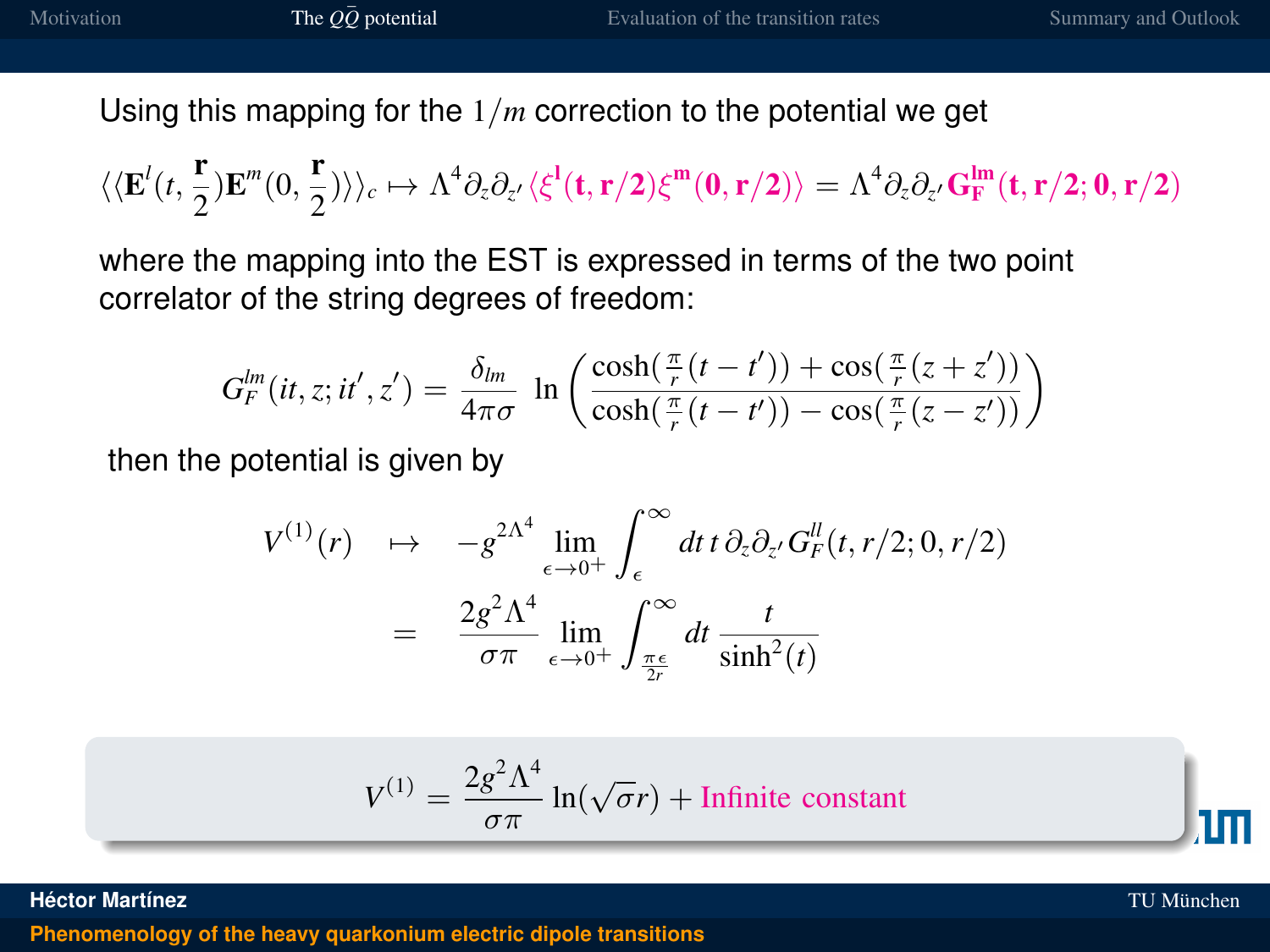#### The potentials in the EST read

$$
v^{(0)} = \sigma r,
$$
  
\n
$$
v^{(1)}(r) = \frac{2g^2\Lambda^4}{\pi\sigma} \ln(\sqrt{\sigma}r) + \mu_1,
$$
  
\n
$$
v^{(2)}_{p^2}(r) = 0,
$$
  
\n
$$
v^{(2)}_{p^2}(r) = 0,
$$
  
\n
$$
v^{(2)}_{p^2}(r) = -\frac{g^2\Lambda^4 r}{6\sigma},
$$
  
\n
$$
v^{(2)}_{L^2}(r) = -\frac{g^2\Lambda^4 r}{6\sigma},
$$
  
\n
$$
v^{(2)}_{L^2}(r) = -\frac{g^2\Lambda^4 r}{6\sigma^2},
$$
  
\n
$$
v^{(2)}_{r}(r) = -\frac{g^2\Lambda^4 r}{2\pi^3\sigma^2} + \mu_3 + \frac{\mu_4}{r^2} + \frac{\mu_5}{r^4}
$$
  
\n
$$
v^{(2)}_{L^2}(r) = -\frac{\mu_2}{r} - \frac{2c_F^{(1)}g^2\Lambda^2\Lambda'}{\sigma r^2},
$$
  
\n
$$
v^{(2)}_{r}(r) = -\frac{g^2\Lambda^4 r}{2\pi^3\sigma^2} + \mu_3 + \frac{\mu_4}{r^2} + \frac{\mu_5}{r^4}
$$
  
\n
$$
v^{(2)}_{L^2}(r) = -\frac{\mu_2}{r} - \frac{2c_F^{(1)}g^2\Lambda^2\Lambda'}{\sigma r^2},
$$

Keeping the LO terms in *r*, dropping the renormalization constants and applying further known constraints to the potentials (i.e. Poincare invariance) the equal mass long-range  $\overline{O\overline{O}}$  potential can be reduced to

$$
V(r)^{\text{long-range}} \approx \sigma r + \frac{1}{m} \left[ \frac{2\sigma}{\pi} \ln(\sqrt{\sigma}r) \right] + \frac{1}{m^2} \left( -\frac{\sigma}{6r} \mathbf{L}^2 - \frac{\sigma}{2r} \mathbf{L} \cdot \mathbf{S} - \frac{9 \zeta_3 \sigma^2 r}{2\pi^3} \right)
$$

**N. Brambilla, M. Groher, H.M. and A. Vairo**, *arXiv:1407.7761*

TUTI

#### **Héctor Martínez** TU München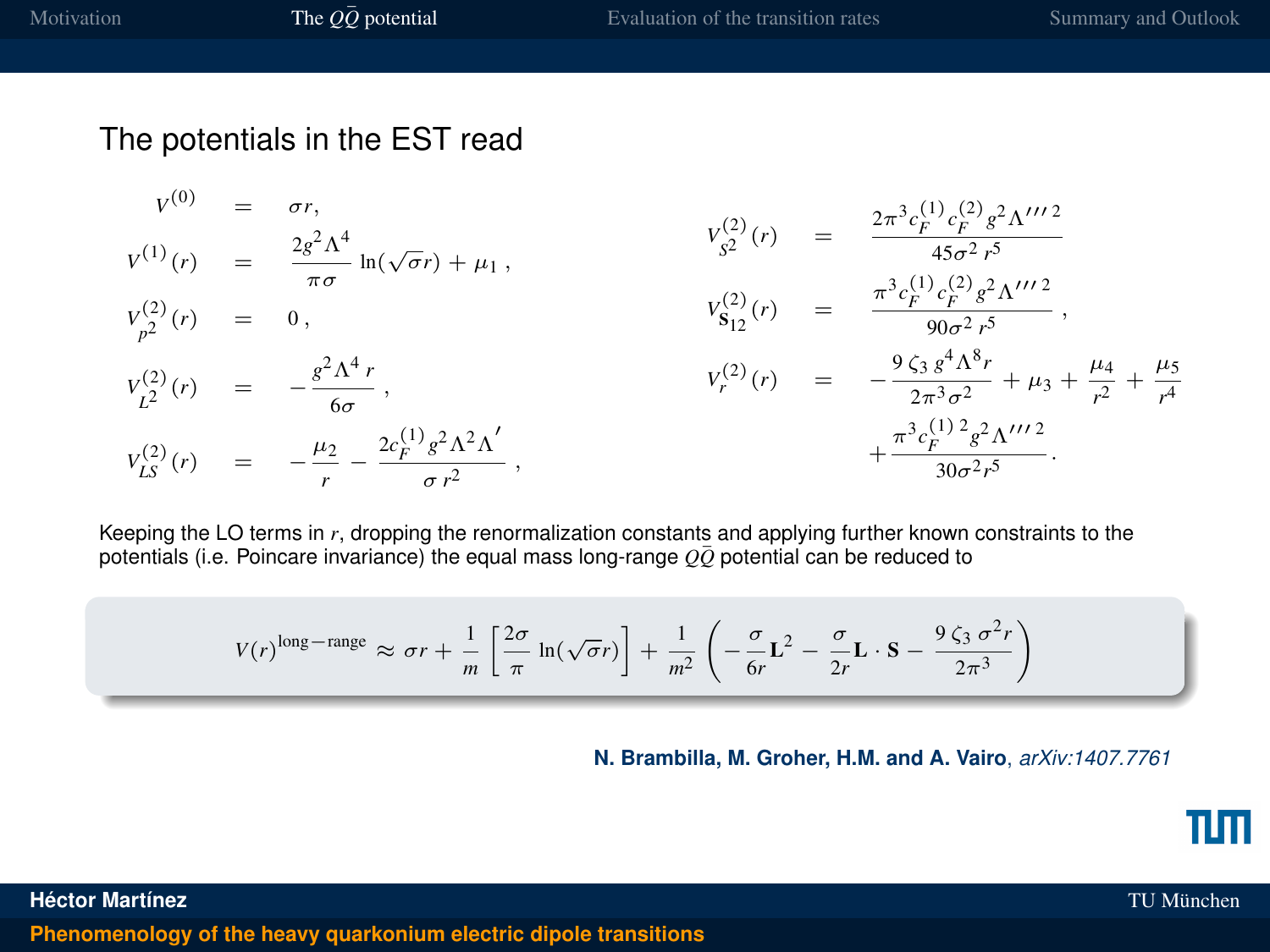There is some freedom in the way one can construct the potential for the full *r* range, for instance, one could introduce a cut-off, *rc*, to divide between the short and long distance regimes:

$$
V(r) = \begin{cases} V^{\text{pert.}}(r) & \text{if } r < r_c \\ V^{\text{long-range}}(r) & \text{if } r > r_c \end{cases}
$$

In a first attempt to evaluate the rates we took the simpler approach of just sum both contributions:

$$
V(r) = V^{\text{pert.}}(r) + V^{\text{long-range}}(r)
$$



**Héctor Martínez** TU München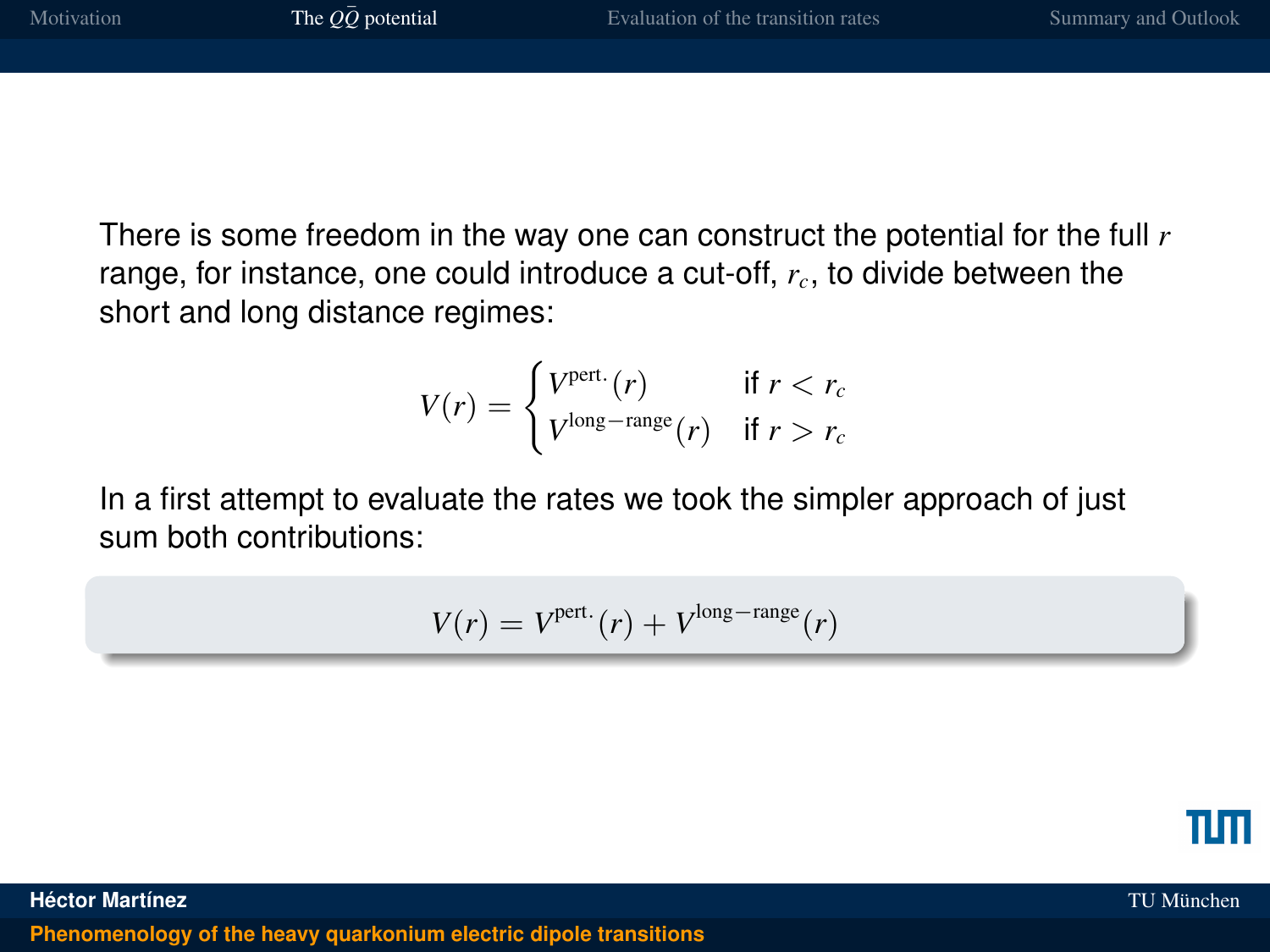The perturbative potentials appearing in the relativistic corrections are given by

$$
V^{(0)} = -C_F \frac{\alpha_{V_s}(r)}{r}
$$
  
\n
$$
V^{(1)} = -\frac{C_F C_A \alpha_s(r)^2}{2r^2}
$$
  
\n
$$
V^{(2)}_{p^2} = -\frac{C_F \alpha_s(r)}{r}
$$
  
\n
$$
V^{(2)}_{L^2} = \frac{C_F \alpha_s(r)}{2r}
$$

$$
V_r^{(2)} = \pi C_F \alpha_s(r) \delta^{(3)}(\mathbf{r})
$$
  
\n
$$
V_{S^2}^{(2)} = \frac{4\pi C_F \alpha_s(r)}{3} \delta^{(3)}(\mathbf{r})
$$
  
\n
$$
V_{LS}^{(2)} = \frac{3C_F \alpha_s(r)}{2r^3}
$$
  
\n
$$
V_{S_{12}}^{(2)} = \frac{C_F \alpha_s(r)}{4r^3}
$$

**Buchmüller et al.**, *PRD 24, 3003 (1981)* **Gupata and Radford** , *PRD 24, 2307 (1981)* **Gupata and Radford** , *PRD 25, 3430 (1982)* **Pantaleone et al.** , *PRD 33, 777 (1986)* **Titard and Yndurain**, *PRD 49, 6007 (1994)*

**Héctor Martínez** TU München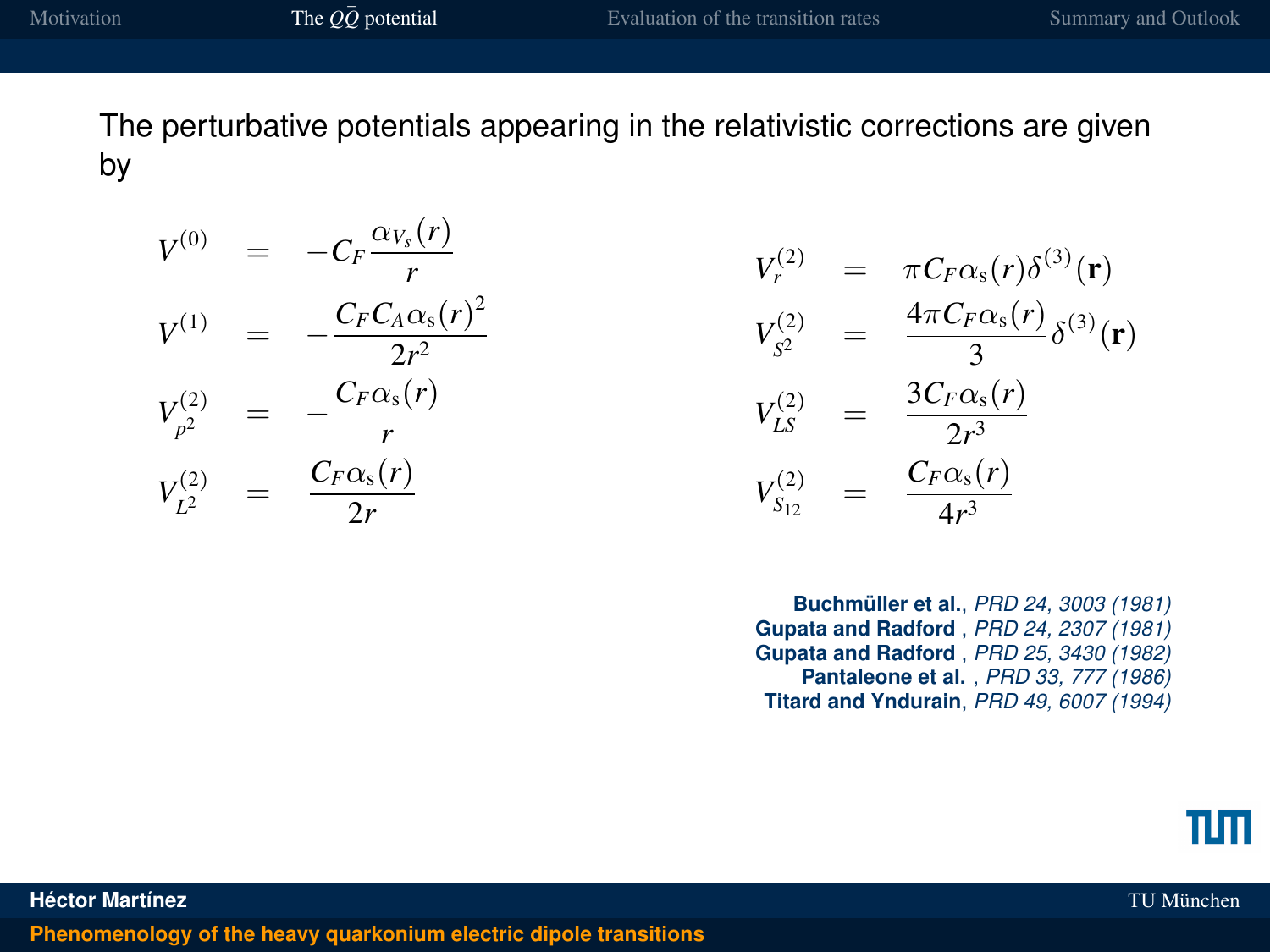We take the further simplification of freezing  $\alpha_{V_s}, \alpha_{s}(r) \mapsto a$  where  $a$  will be a parameter that we will fix later.

In this approach the quark-antiquark potential is given by

$$
V(a, \sigma, m, r) = \frac{\sqrt{C_F a}}{r} + \sigma r + \frac{1}{m} \left\{ -\frac{C_F C_A a^2}{2r^2} + \frac{2\sigma}{\pi} \log(\sqrt{\sigma}r) \right\} + \frac{1}{m^2} \left\{ \frac{1}{2} \left\{ \mathbf{p}^2, -\frac{C_F a}{r} \right\} + \left( \frac{C_F a}{2r} - \frac{\sigma}{6r} \right) \mathbf{L}^2 + \left( \frac{3C_F a}{2r^3} - \frac{\sigma}{2r} \right) \mathbf{L} \cdot \mathbf{S} + \frac{4\pi C_F a}{3} \delta^{(3)}(\mathbf{r}) \mathbf{S}^2 + \frac{C_F a}{4r^3} \mathbf{S}_{12}(\mathbf{r}) + \pi C_F a \delta^{(3)}(\mathbf{r}) - \frac{9 \zeta_3 \sigma^2 r}{2\pi^3} \right\} = V^{(2)}
$$



**Héctor Martínez** TU München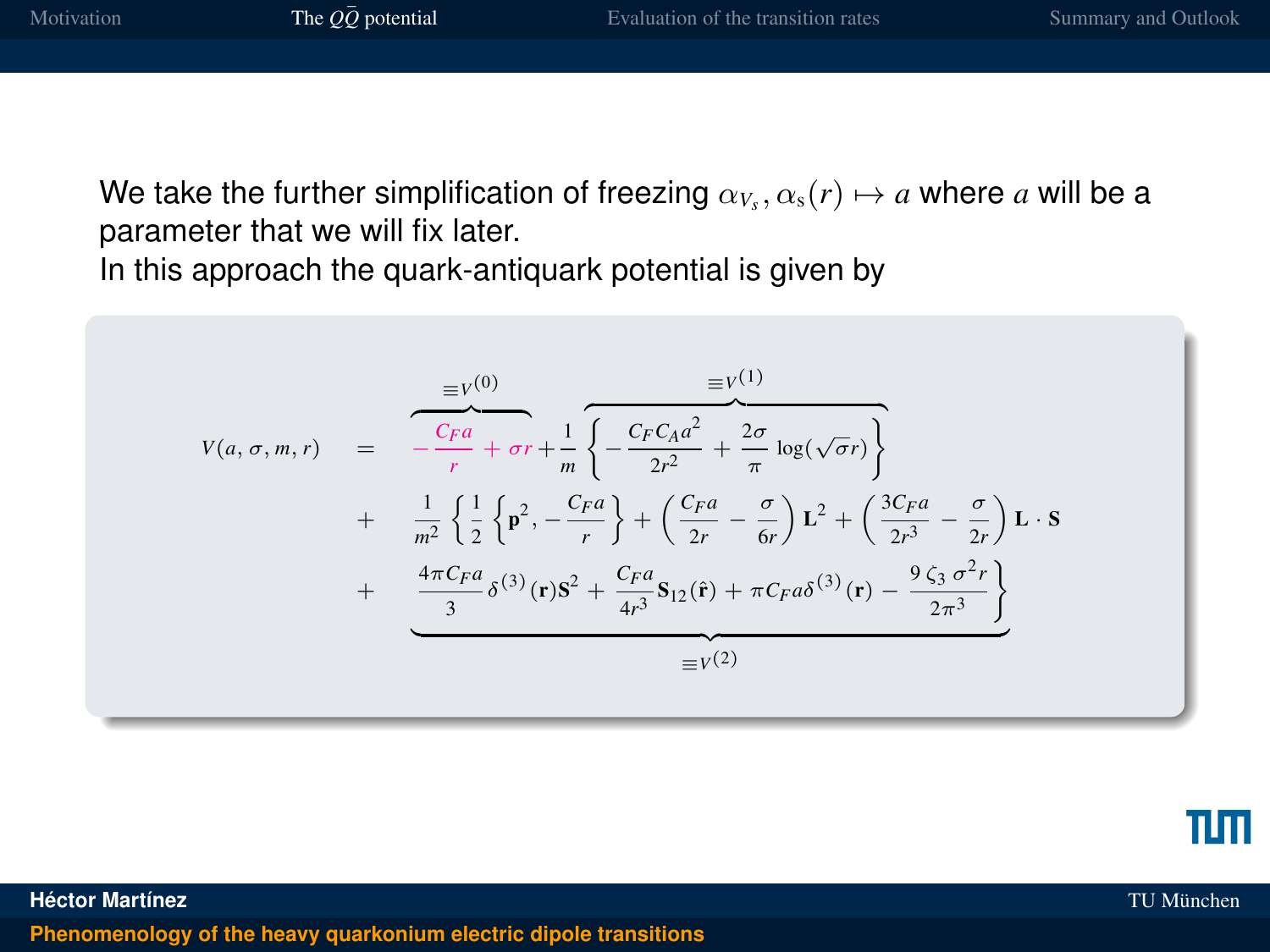# **Evaluation of the transition rates**

<span id="page-17-0"></span>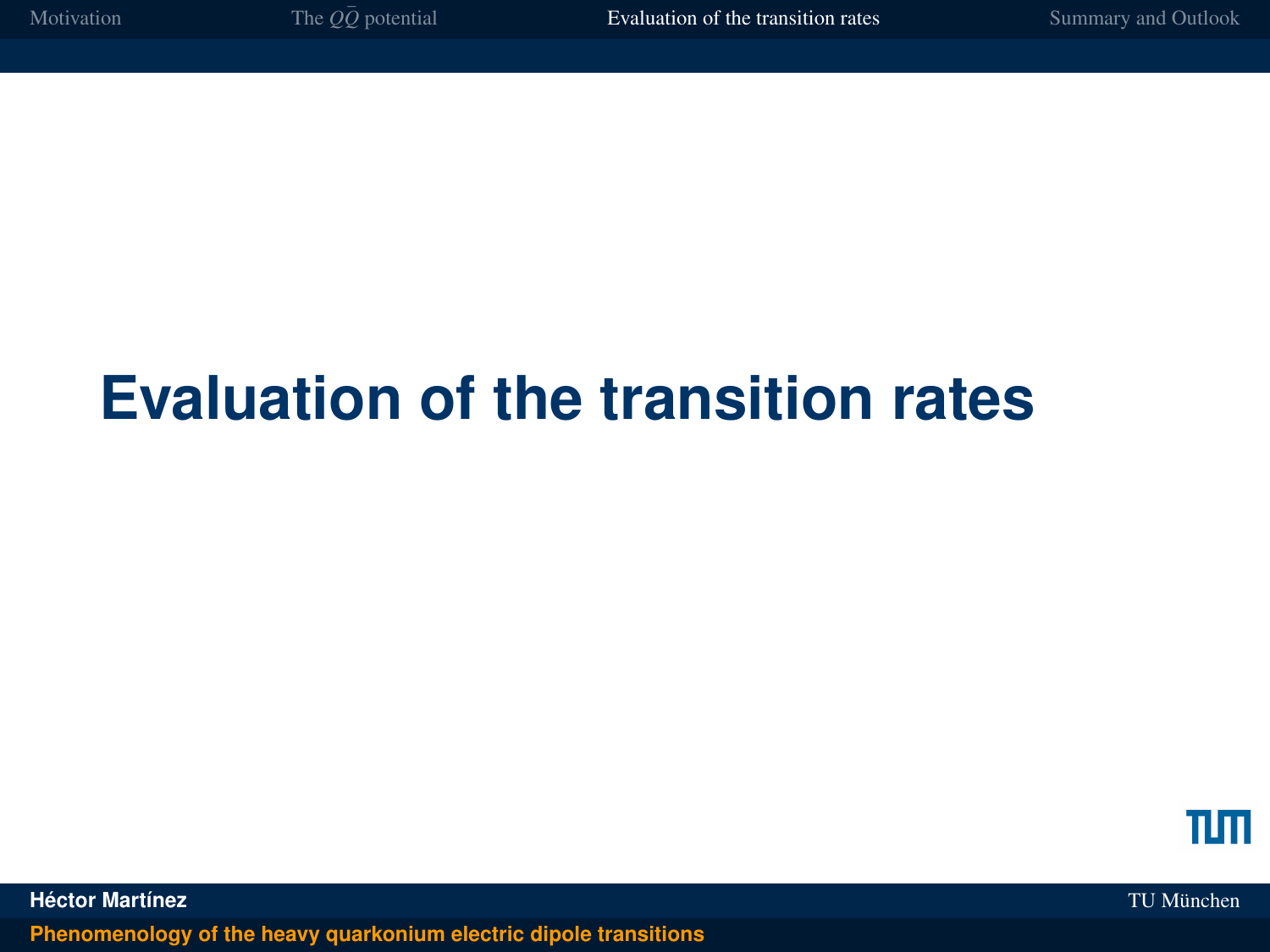#### **Parameter fixing:**

We fix the parameters of the potential requiring them to reproduce the masses of quarkonium states:



**Héctor Martínez** TU München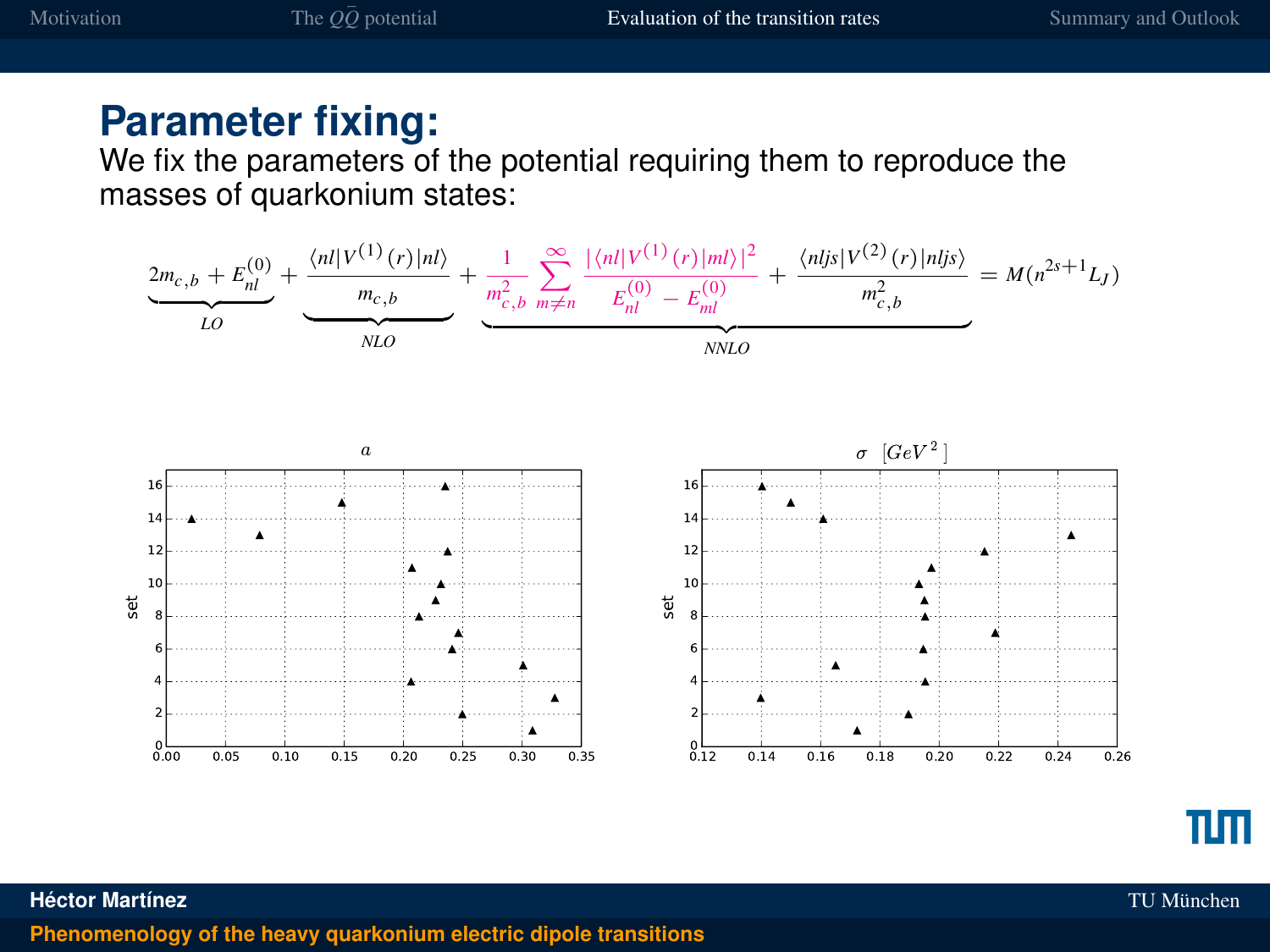#### **Parameter fixing:**

We fix the parameters of the potential requiring them to reproduce the masses of quarkonium states:



**Héctor Martínez** TU München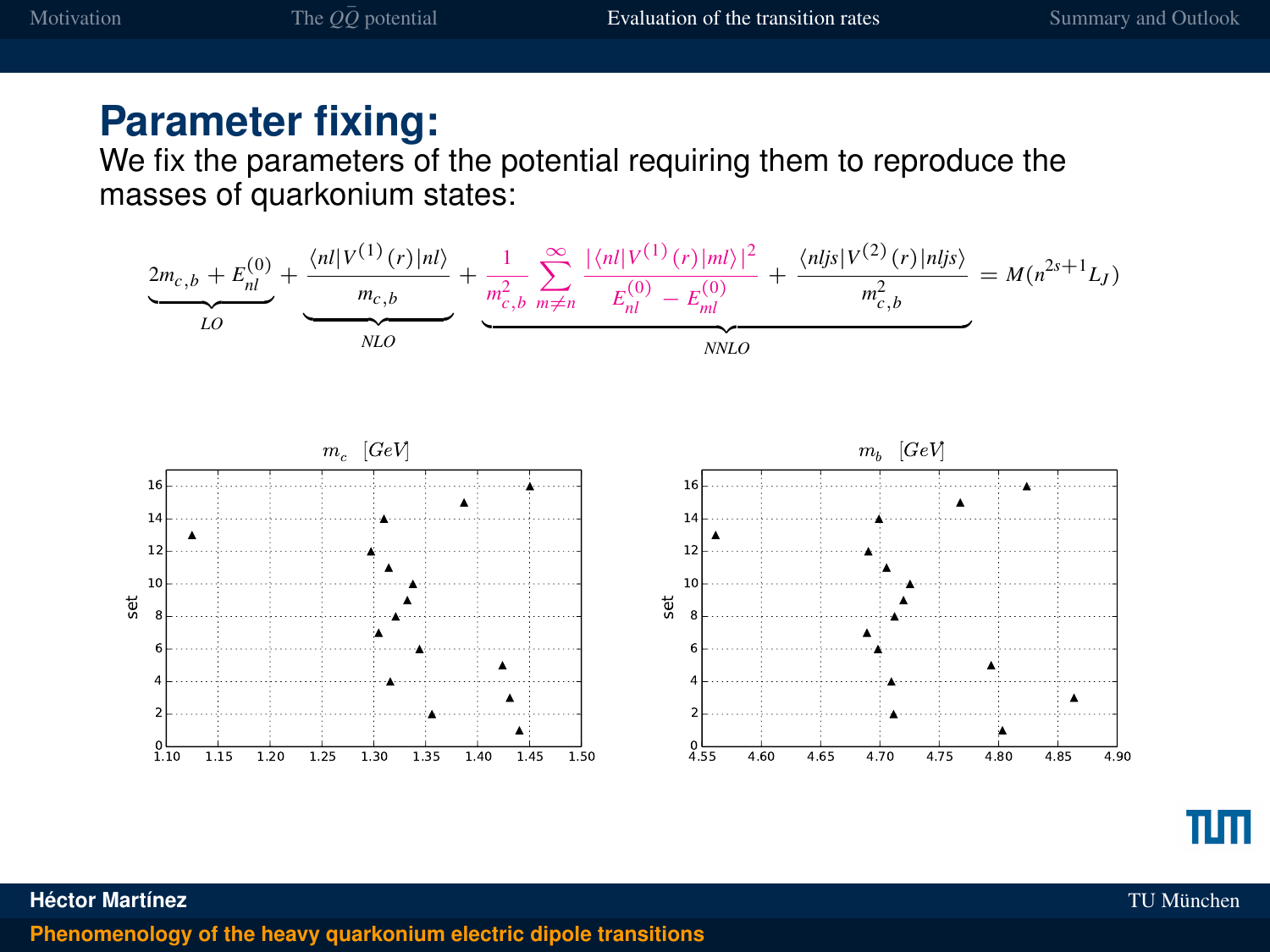### **Results: Charmonium**









#### **Héctor Martínez** TU München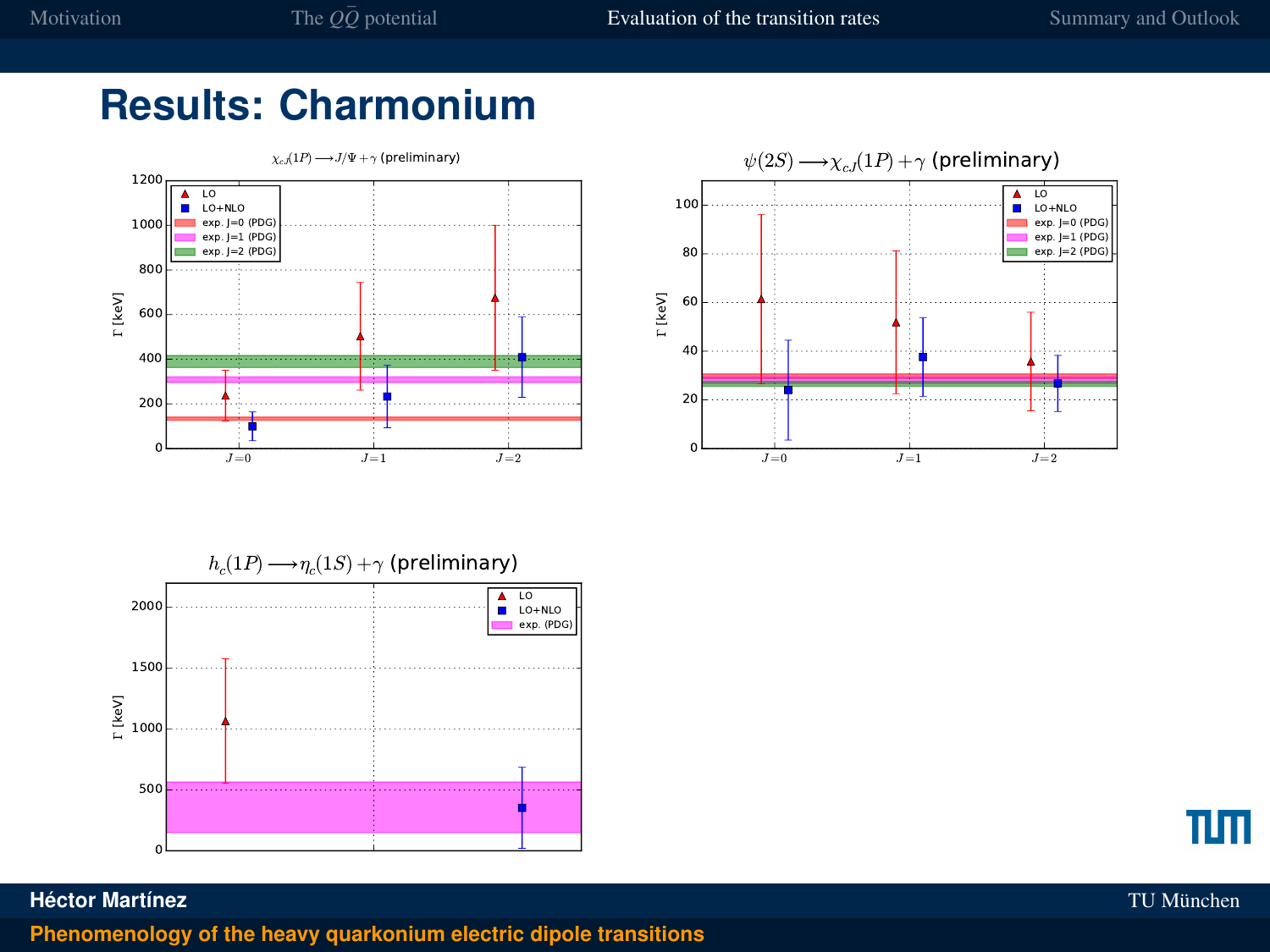#### **Results: Bottomonium**







**Héctor Martínez** TU München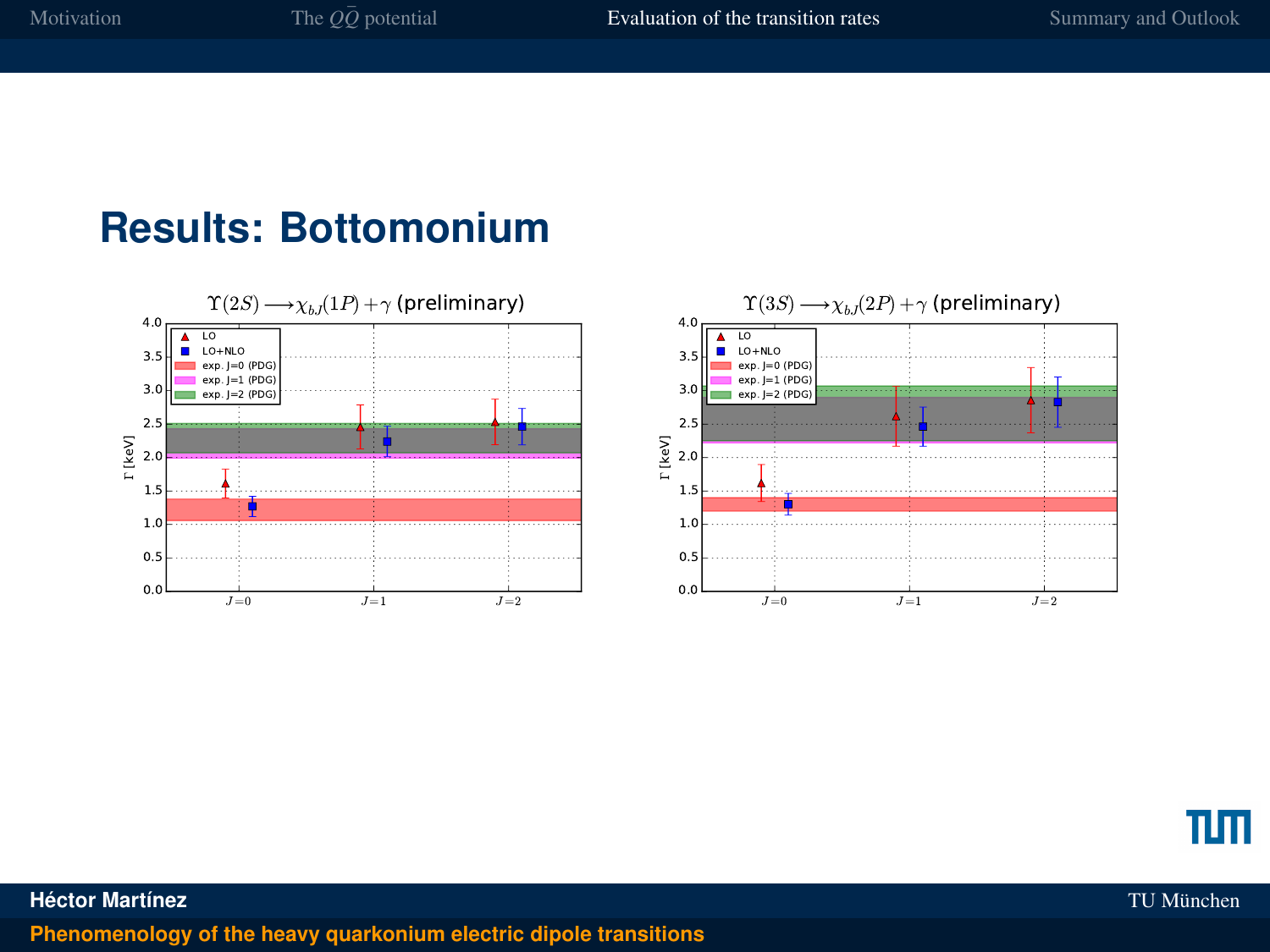## **Summary and Outlook**

- The NLO relativistic corrections get us closer to the experimental values.
- Next step: elaborate more on the perturbative potential.
- A pure perturbative potential can be suitable to describe the  $1P \rightarrow 1S\gamma$  process (work in progress).

## <span id="page-22-0"></span>THANKS FOR YOUR ATTENTION!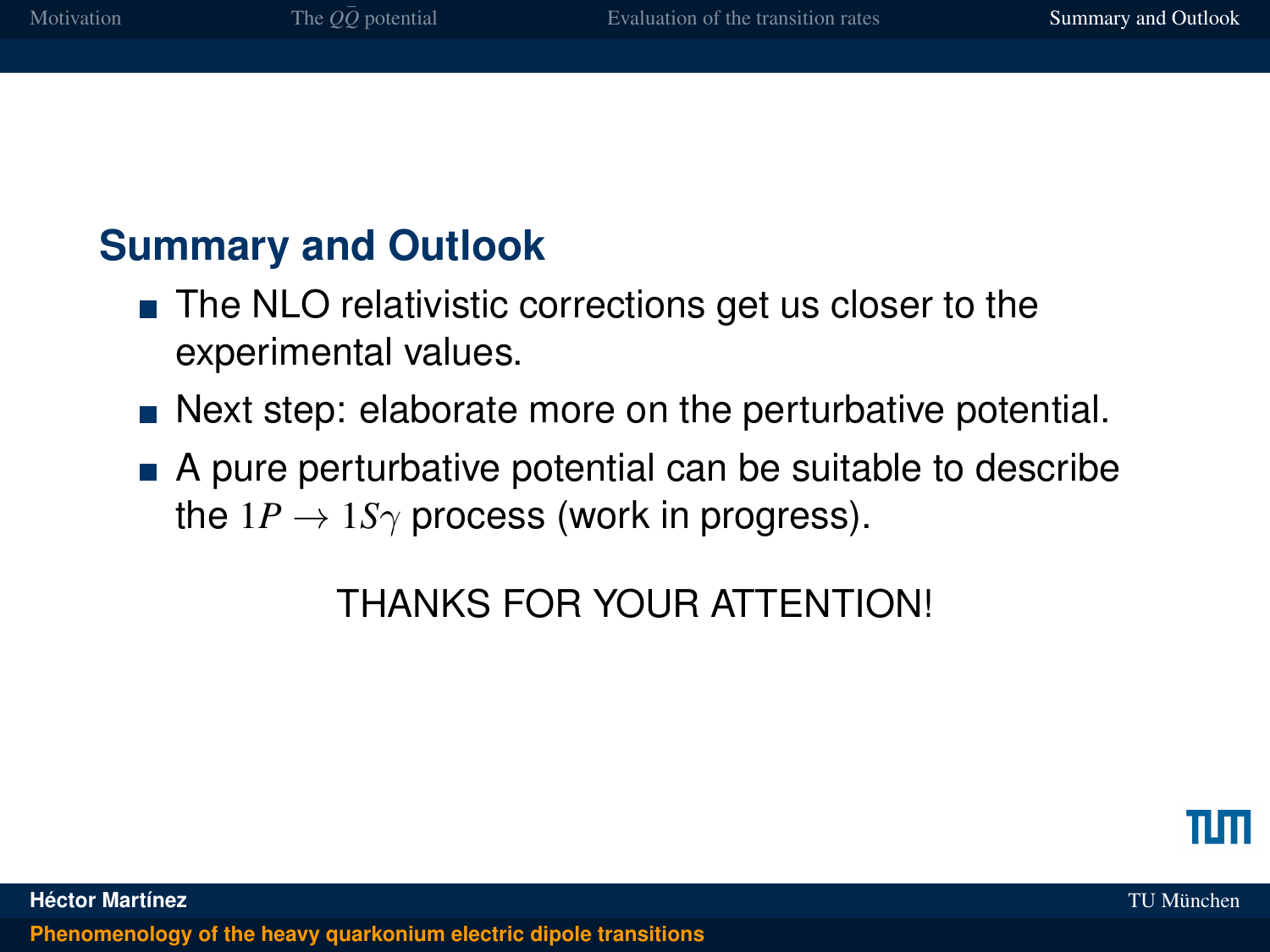## **Backup**



**Héctor Martínez** TU München **[Phenomenology of the heavy quarkonium electric dipole transitions](#page-0-0)**